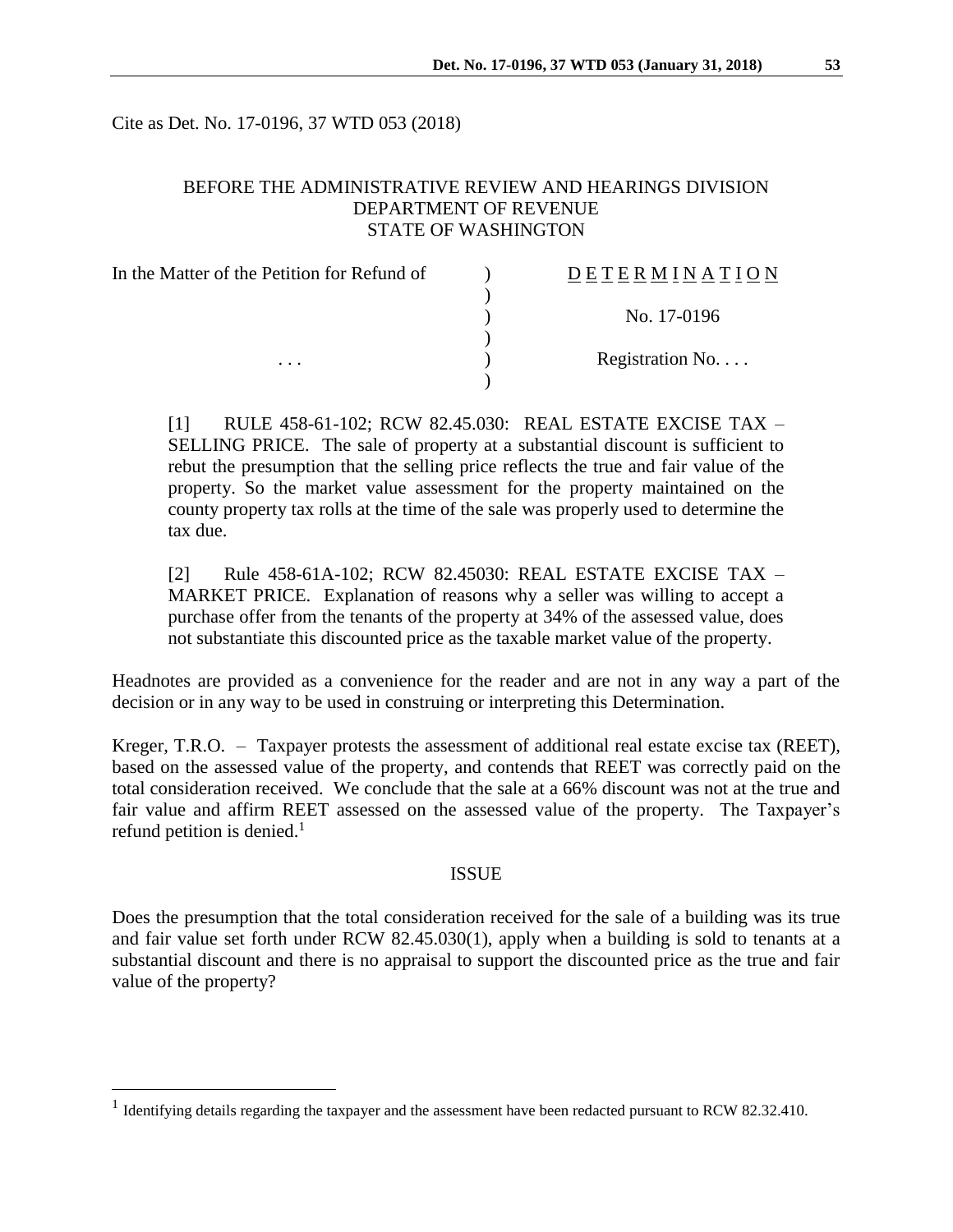## FINDINGS OF FACT

. . . (Taxpayer) owned commercial real property located at . . . Washington. [Prior Trustee/Owner], as the Trustee of the Trust, entered into a Purchase and Sale Agreement with [Purchaser A] and [Purchaser B] and sold the property to them on July 20, 2015, for \$ . . . . The Taxpayer filed and paid REET of \$ . . . on the purchase price amount when the sale closed. The property is a commercial warehouse like building located in an industrial area. One of the purchasers, [Purchaser A,] had been leasing the property and using it as a location to legally grow and process marijuana. The lease was set to run through March 21, 2017, but with the sale the remainder of the lease was cancelled without any specific consideration or credit being provided to the tenant.

At the time of sale, the value of the property on the county assessor's tax rolls was \$ . . . and, accordingly, the \$ . . . sale price was 34% of its assessed value. Upon reviewing the transaction, the Department of Revenue [(Department)] determined that Taxpayer should have paid REET on the assessed value. On January 15, 2016, the Department issued an assessment for an additional \$ . . . , which the Taxpayer paid on January 19, 2016. [Prior Trustee/Owner] died on . . . . [Trustee/Owner] subsequently became the Trustee of the Trust/Taxpayer, and in that capacity, filed a refund petition for the additional REET on May 2, 2016. The Special Programs Division of the Department reviewed the refund petition and denied the refund request on July 14, 2016, asserting that the sale was not an arms-length transaction. The Taxpayer timely sought review of that denial.

The Taxpayer asserts the fact that one of the purchasers was a tenant of property prior to its sale is not sufficient to characterize the parties as related, and accordingly, the presumption of the sales price being the "true and fair" value of the property . . . [is the proper amount] to which REET should be applied.

The Taxpayer notes that the prior trustee/owner was in the process of liquidating his holdings at the time of the sale and died less than 7 months later. The use of the property by the tenants to grow marijuana had impacted the use of the building, and the high humidity associated with this activity would have likely required substantial remediation to render the building suitable for other uses. One of the tenants and the other purchaser made the trustee/owner an all cash offer of \$ . . . . While the tenant and the trustee/owner had a business relationship of landlord and tenant, they were otherwise unrelated. . . .

## ANALYSIS

Washington's REET is imposed on the "sale of real property" measured by its "selling price." RCW 82.45.060. RCW 82.45.010 defines the term "sale" for REET, as follows:

As used in this [REET] chapter, the term "sale" has its ordinary meaning and includes any conveyance . . . or transfer of the ownership of or title to real property . . . or any estate or interest therein for a valuable consideration . . .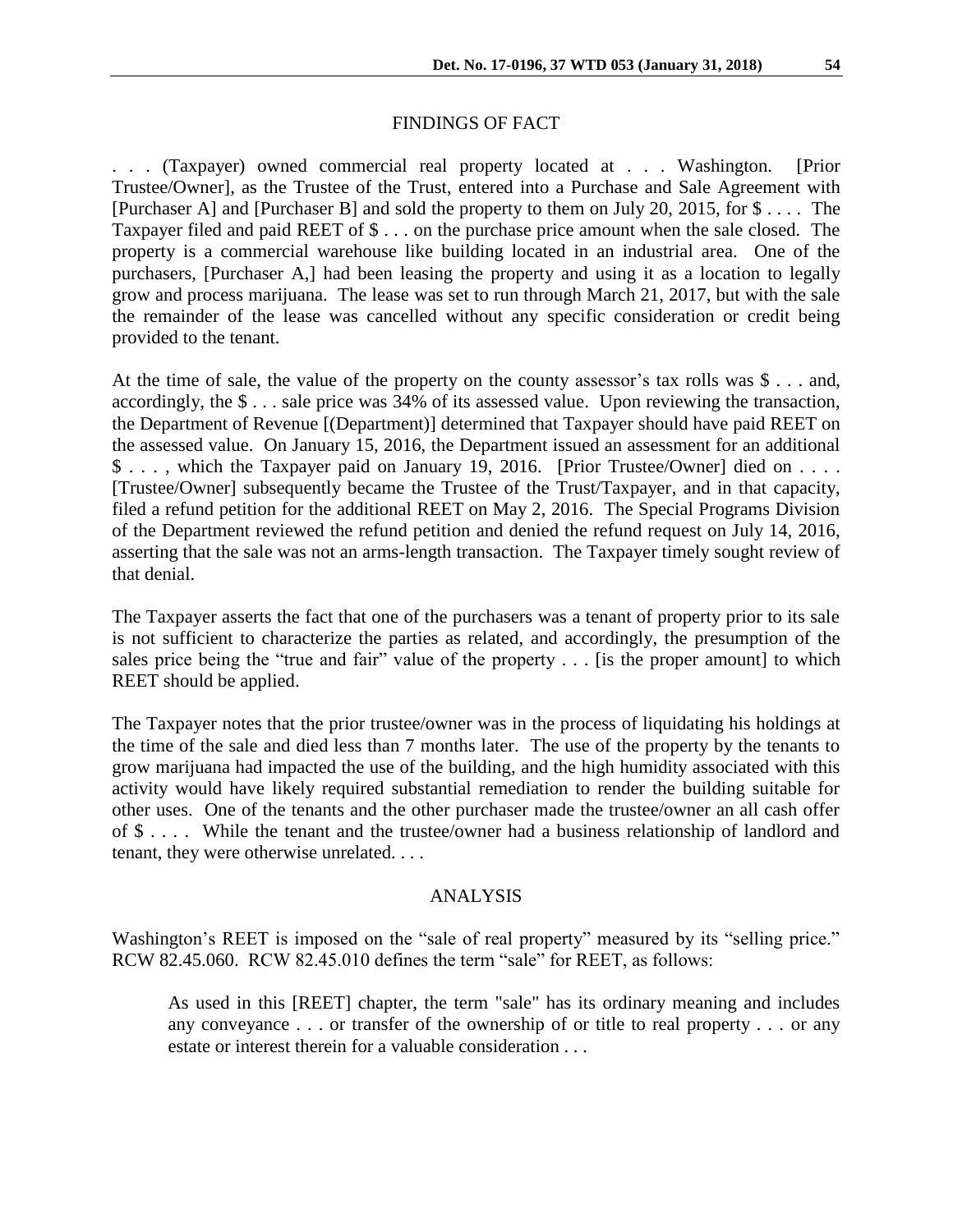RCW 82.45.010(1). RCW 82.45.030(1) defines "selling price," for purposes of REET, as follows:

As used in this chapter, the term "selling price" means the true and fair value of the property conveyed. If property has been conveyed in an arm's length transaction between unrelated persons for a valuable consideration, a rebuttable presumption exists that the selling price is equal to the total consideration paid . . . .

RCW 82.45.030(4) details a hierarchy for determining taxable selling price:

If the total consideration for the sale cannot be ascertained or the true and fair value of the property to be valued at the time of the sale cannot reasonably be determined, the market value assessment for the property maintained on the county property tax rolls at the time of the sale shall be used as the selling price.

WAC 458-61A-101(2)(c) defines true and fair value as:

[M]arket value, which is the amount of money that a willing, but unobliged, buyer would pay a willing, but unobligated, owner for real property, taking into consideration all reasonable, possible uses of the property

WAC 458-61A-102(19) also addresses selling price and provides:

There is a rebuttable presumption that the true and fair value is equal to the total consideration paid or contracted to be paid to the seller or to another person for the seller's benefit.

(a) When the price paid does not accurately reflect the true and fair value of the property, one of the following methods may be used to determine the true and fair value:

(i) A fair market appraisal of the property; or

(ii) An allocation of assets by the seller and the buyer made under section 1060 of the Internal Revenue Code of 1986, as amended.

(b) When the true and fair value of the property at the time of sale cannot reasonably be determined by either of the methods in (a) of this subsection, the market value assessment for the property maintained in the county property tax rolls at the time of sale will be used as the selling price. RCW 82.45.030.

Here we have the sale of a commercial property at a substantial discount from its appraised value. The Taxpayer asserts the transaction was an arms-length transaction between unrelated parties, and that accordingly, the presumption that the selling price reflects the true and fair value of the property should apply. While we agree that the existence of the landlord-tenant relationship between the Taxpayer and one of purchasers does not support characterizing the parties as related parties, we nevertheless find that substantial discount at issue does rebut the